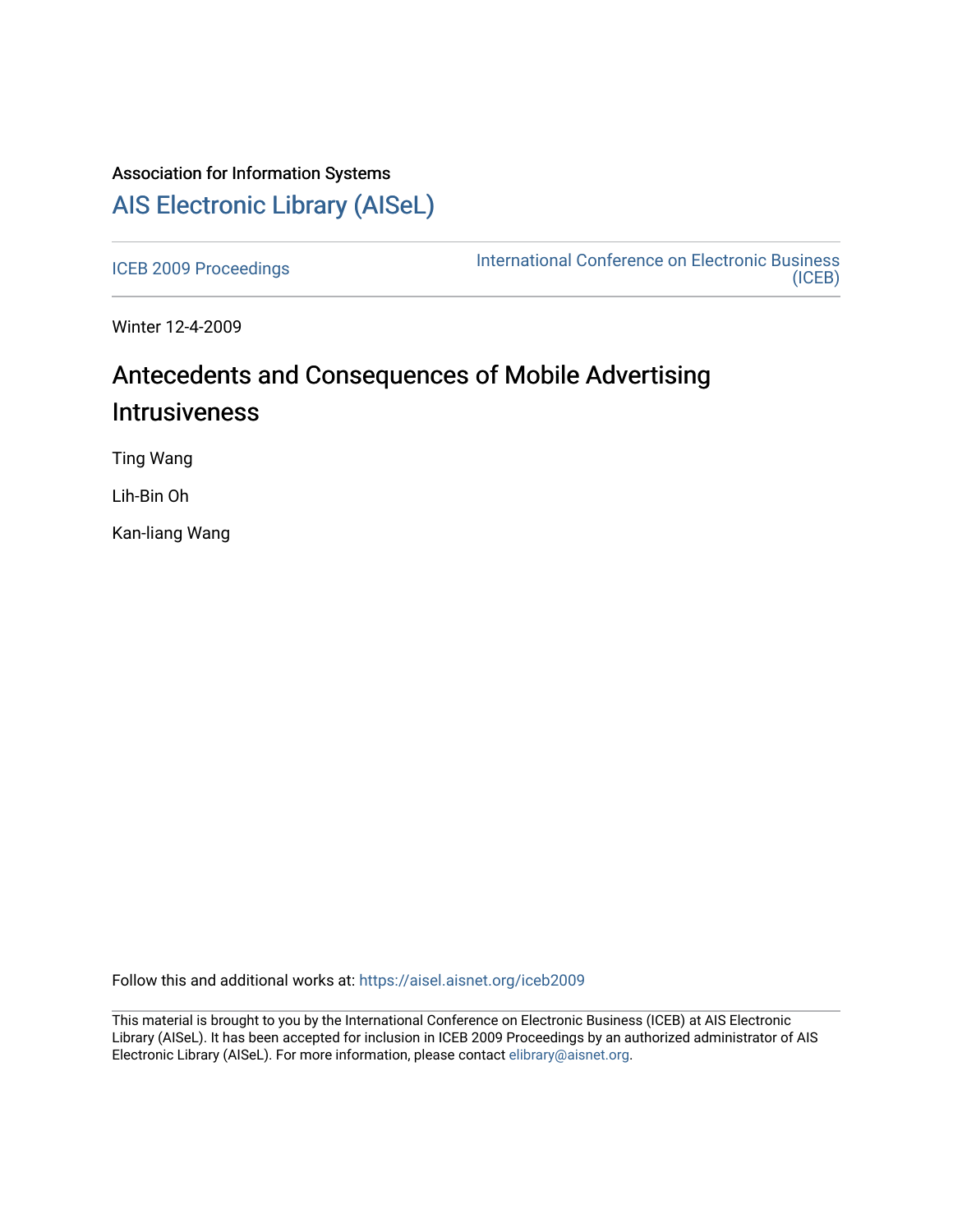# **ANTECEDENTS AND CONSEQUENCES OF MOBILE ADVERTISING INTRUSIVENESS**

Ting  $Wang<sup>1</sup>$ , Lih-Bin Oh<sup>2</sup>, and Kanliang  $Wang<sup>3</sup>$ The School of Management Xi'an Jiaotong University, Xi'an, China <sup>1</sup>tina.wang@stu.xjtu.edu.cn; <sup>2</sup>ohlb@mail.xjtu.edu.cn; <sup>3</sup>klwang@mail.xjtu.edu.cn

#### **Abstract**

Consumers' negative perceptions toward mobile advertising have been a major impediment to its wider acceptance. This study examines the effects of perceived value of the mobile advertising and consumer privacy violation would have on<br>consumers' perceived mobile advertising perceived mobile advertising intrusiveness, as well as the relationships of intrusiveness with perceived ad irritation and ad avoidance behavior. Results from a survey of 103 mobile consumers suggest that informativeness of mobile advertising reduces perceived intrusiveness, consumer privacy concern positively affects intrusiveness, while a higher level of perceived intrusiveness positively impacts ad irritation and ad avoidance behavior.

**Keywords:** mobile advertising, perceived intrusiveness, information value, privacy concerns, ad avoidance, perceived irritation

## **Introduction**

The rapid deployment of third-generation (3G) high-speed mobile communication systems and the proliferation of smart phones have renewed the interests in mobile commerce. These recent developments in mobile technologies and the distinct features of mobile devices - mobility, personalization and location-awareness have rekindled the hopes of merchants to perform marketing activities using the mobile medium [1, 2]. Touted as one of the most promising application of mobile marketing, mobile advertising has been utilized by both marketers who already have existing relationships with consumers and those who want to reach out to potential customers [3].

In the early stages of mobile marketing, mobile operators and marketers were largely driven by the hype effect and rushed onto the bandwagon hoping to obtain a leading position without appropriate strategies [4]. Recent research has identified that different delivery modes (push or pull) [5] and schedules (deliver time and frequency) [6] can cause consumers to form different perceptions toward mobile advertising. Negative perceptions from consumers are the prime reasons why the potential advantages of mobile advertising could not live up to the industry's expectations [4]. To ensure mobile

advertising success, consumers' negative perceptions toward mobile advertising warrant a thorough investigation, especially in the context of evolving mobile communication environment.

The intrusion of mobile advertising is regarded as the strongest stumbling block for mobile advertising development. Consumers' perceived intrusiveness, irritation towards advertising, and ad avoidance had been investigated in traditional media [7, 8] as well as in the context of Internet [9]. In the domain of mobile advertising, there is some research into the primary antecedents of the user's negative perceptions [10] or actual avoidance behavior in the mobile marketing context [11]. However, to the best of our knowledge, there is no research that has attempted to examine both the antecedents and consequences of mobile advertising intrusiveness.

This paper intends to contribute to the domain of mobile advertising by exploring the antecedents and consequences of perceived mobile advertising intrusiveness. Our research context is the use of push mode mobile advertising with no government regulation (e.g., mobile SPAM control). Our objective is to gain a comprehensive understanding of the determinants of mobile advertising intrusiveness as well as the outcomes arising from it. In section 2, we first introduce the concept of ad intrusiveness and the consequences of consumer perceived intrusiveness; then we discuss the effects of perceived value of the mobile advertising and the impact of consumer privacy violation would have on consumer's perception of mobile ad intrusiveness; we will introduce the research method in section 3; results and implications will be presented and discussed in section 4 and 5.

## **Conceptual Model Development**

Over the past decade, widespread interest in mobile marketing has led to a considerable amount of research focusing on the attitudes toward mobile marketing [12-16], determinants of user acceptance [17-22] and mobile medium effectiveness assessment [5, 23, 24]. Although the previous works in mobile commerce have provided some understanding to the problems of mobile advertising, there is generally a lack of an overarching theoretical framework that could be adopted to help understand the intrusiveness and irritation felt by mobile users and their avoidance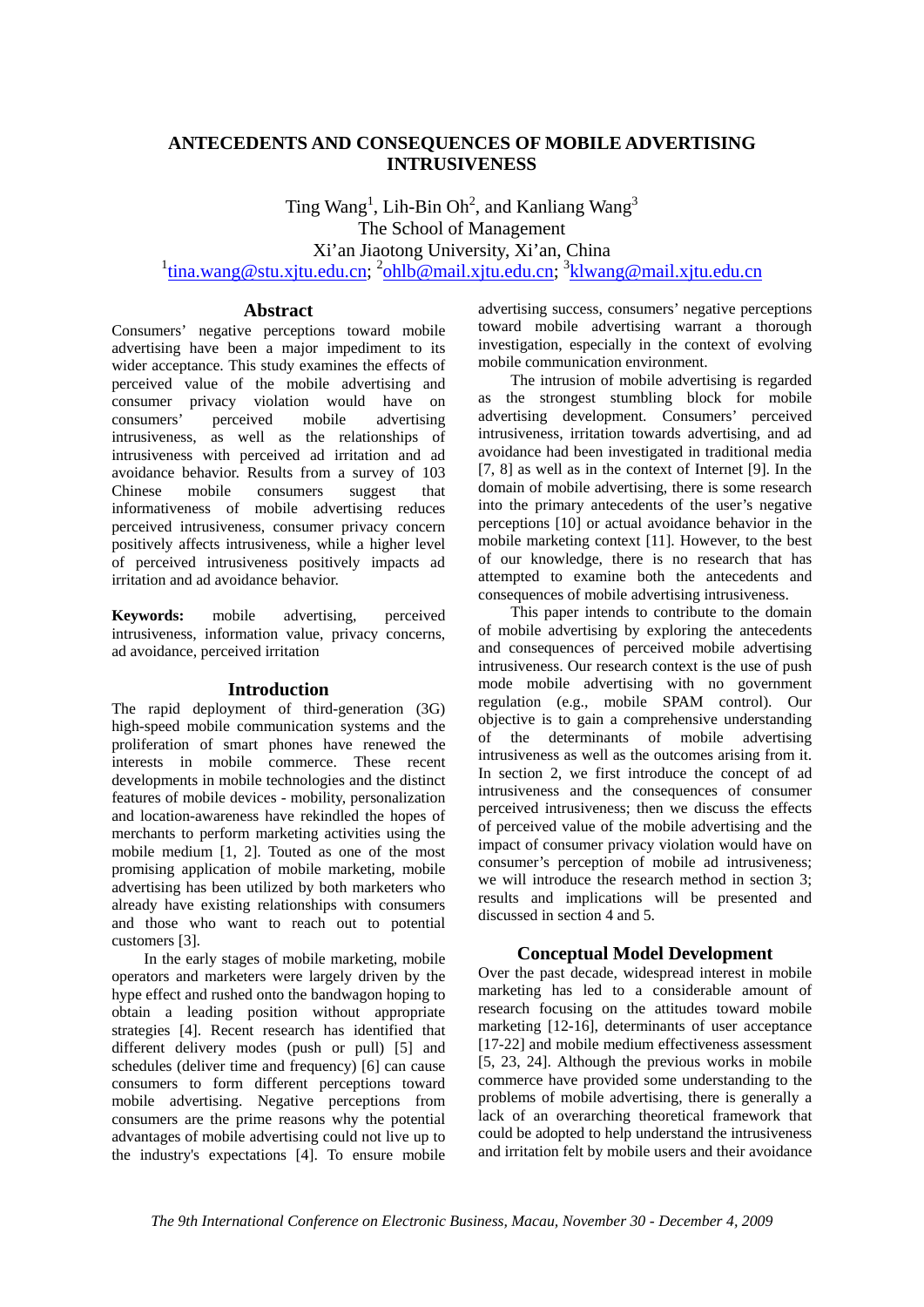behavior toward mobile advertisements. Hence, we combine cognitive psychological models with prior research from advertising and information systems to develop the research model since perceived intrusiveness is a kind of psychological perception.

#### **Consequences of perceived mobile advertising intrusiveness**

Perceived advertising intrusiveness is a construct that could influence consumers' attitude [25], and has been examined in research on consumers' negative reactions when faced with unwanted advertisements [26]. It is claimed to be an individual perception of advertisement, not a feature of advertisement, and is entirely different from the emotional (irritation) and behavior (avoidance) outcomes of advertising exposure [9]. The distinct features of mobile devices make marketing via mobile devices to be a new revenue stream that is attractive to marketers [2, 17, 20] and consequently, the consumers exposure to mobile advertising has become more prevalent [26]. Moreover, the fact that mobile devices are personal and are intimately carried by people has made mobile advertising potentially more intrusive than advertising channels [13].

Ad intrusiveness is considered to be a leading cause of advertising irritation [7] and advertising avoidance [8]. Advertising irritation is an emotional response to advertisement and is reflected as the negative, impatient and displeased feeling caused by ad content, execution and placement [7, 25, 26]. It is a state of response that is less negative than offensive but stronger than dislike. Advertising avoidance is a behavioral outcome of exposure to advertising [10], undermining the effect of advertising for the loss of consumer's attention [8]. In push-based mobile advertising context, we expect that perceived ad intrusiveness would result in ad irritation and ad avoidance. Hence, we hypothesize that:

*Hypothesis 1 (H1): The perceived level of mobile advertising intrusiveness will have a positive influence on mobile advertising irritation.* 

*Hypothesis 2 (H2): The perceived level of mobile advertising intrusiveness will have a positive influence on mobile advertising avoidance.* 

Consumer attention is a scarce resource. Therefore, consumers incur costs to read the messages [27]. The frequency the same advertisement is being delivered to consumer has been found to be negatively affecting the advertising effectiveness [28]. In addition, excessive advertisements would often elicit negative reactions [29-31]. According to the psychology reaction theory, when external sources create pressure on consumers, they would react against threats by acting in the opposite way [25]. Hence, if consumers perceive

mobile advertising as an intrusion, the delivery frequency of this intrusive mobile advertisement would reinforce the ad avoid behavior. Therefore, we hypothesize that:

*Hypothesis 3 (H3): The frequency of that mobile advertising positively moderates the relationship between the perceived level of mobile advertising intrusiveness and mobile advertising avoidance.* 

#### **Privacy concern due to mobile advertising**

Privacy can be understood as "the ability of an individual to control the terms under which their personal information is acquired and used." [32] Privacy is a key concern of consumers [33], especially in the use of mobile devices where they can be potentially tracked ubiquitously. Privacy stresses consumer's control over personal information and how companies process and use their personal information, which has been found to be an issue in the context of Internet sites [34]. Likewise, similar concerns have been found to exist in the context of mobile marketing since obtaining and using personal data is the necessary condition that a mobile advertising campaign could be carried out [13, 19, 35]. And this initiative seeking for personal information is the most striking difference of advertising via mobile devices than advertising via other medium. Misgivings would be raised when consumers received unsolicited mobile advertisements, such as, how could they know the information, where do they get the information, why would they send this kind of advertising to me at this time, and so on. Receiving unsolicited advertisement is regarded as a direct consequence of the disclosure of personal information involuntary [36, 37]. Intrusiveness would be perceived by consumers when receiving unsolicited mobile advertising due to the loss of control over privacy information [10]. Consequently, consumers' concern about the privacy information would affect their perception toward mobile advertising intrusiveness. Therefore, we hypothesized that:

*Hypothesis 4 (H4): Consumers' concern over private information will have a positive influence on perceived mobile advertising intrusiveness.* 

#### **Perceived value of mobile advertising**

Perceived value is closely related to the ad effectiveness and consumer behavior [20]. As a kind of positive social influence, perceived value of mobile advertising would possibly affect the perceived intrusiveness [9, 38]. In other words, if mobile advertising is regarded as high value, the perceived intrusiveness would be lessened [9]. The quality of the information advertisements delivered to the consumers has a direct influence on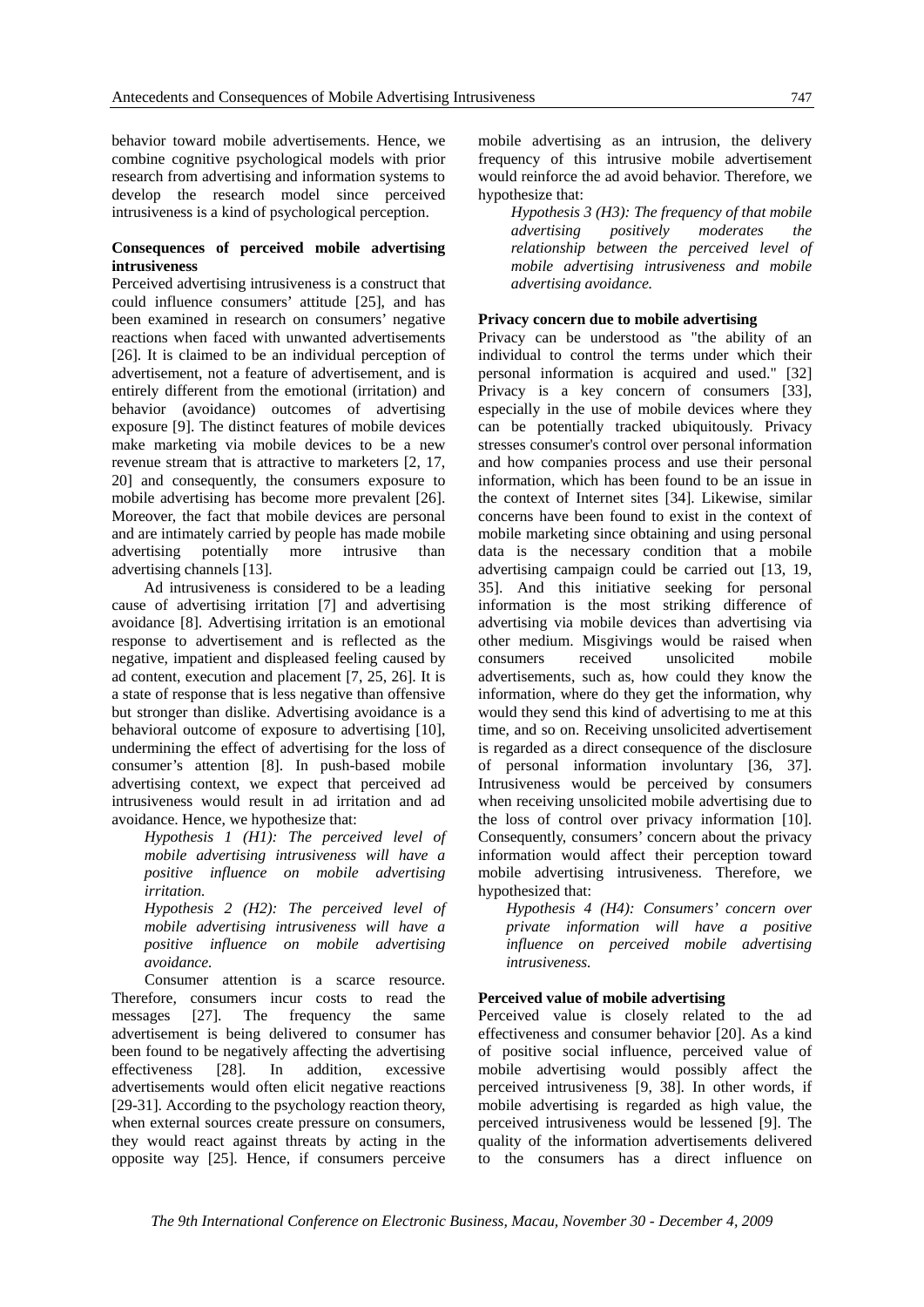consumer's perception and attitude toward advertising and the brand [15], and turned out to be strongly related to the value of advertising in traditional media [28]. Also, the level of enjoyment consumers derives from the advertisements determines the overall attitude towards them [39], and this entertainment value also proved to be related to advertising value of traditional advertising [28]. Furthermore, previous studies on mobile advertising have suggested that informativeness and entertainment are two most important predictors to the value of mobile advertising [13, 17, 24]. Therefore, we hypothesized that:

*Hypothesis 5 (H5): The informativeness of mobile advertising will have a negative influence on perceived level of mobile advertising intrusiveness. Hypothesis 6 (H6): The entertainment of mobile advertising will have a negative influence on* 

*perceived mobile advertising intrusiveness.* 

Figure 1 shows the research model.



**Figure 1 Research Model** 

#### **Research Method**

An online survey on SMS advertising was conducted to empirically test the hypotheses. SMS advertising was chosen as the research context as it is the most popular form of mobile advertising in China [16]. We collected data from 107 graduate students from a large university in Northwestern China. As the purpose of this paper is to explore consumers' reaction to mobile advertising, the prior experience in receiving mobile advertising was required. Hence, we included a manipulation check question asking "have you ever received mobile advertising?". Four respondents did not receive mobile advertisements before. Thus, our final dataset comprise of 103 respondents who have received mobile advertisements. The use of student respondents is appropriate for our research as students have been reported to form the largest group of mobile phone users in China [40]. Our dataset comprises of 54.9% male and 45.1% female participants, with 84.3% aged between 23 to 25 years, and the rest aged between 26 to 30 years.

The conceptualizations and development of the questionnaire was based on extant literature and most constructs were measured using a 7-point Likert scales ranging from  $(1)$ " strongly disagree" to  $(7)$ "strongly agree", while the frequency of mobile advertising was measured using a 5-point Likert scales from (1) "almost none" to (5) " several per day". The items used to measure ad avoidance were self-developed based on group discussion with

graduate students, taking into consideration the characteristics of mobile advertising.

# **Data Analysis and Results**

#### **Measurement model**

We use the Smart-PLS software version 2.03 [41] to analyze the empirical data. Partial Least Squares (PLS) employs a component-based approach for estimation purpose, and can handle formative constructs. PLS has been widely used in recent IS studies. PLS was chosen over co-variance-based methods, and it's appropriate for testing theories in early stages of development, as it supports both exploratory and confirmatory research. In general, PLS is better suited for explaining complex relationships as it avoids two serious problems: inadmissible solutions and factor indeterminacy.

As shown in Table 1 and 2, all of the reliability coefficients were above 0.7 and AVE of each construct was above 0.5. This indicated that the measurements are reliable and the latent construct can account for at least 50 percent of the variance in the items. The square root of the AVE is greater than all of the inter-construct correlations, showing evidence of sufficient discriminate validity [42]. In order to further assess validity of our measurement instruments, we used the cross-loading matrix to ensure that each item loading is much higher on its assigned construct than on the other constructs. This provided further assurance that our measurement instruments have adequate convergent and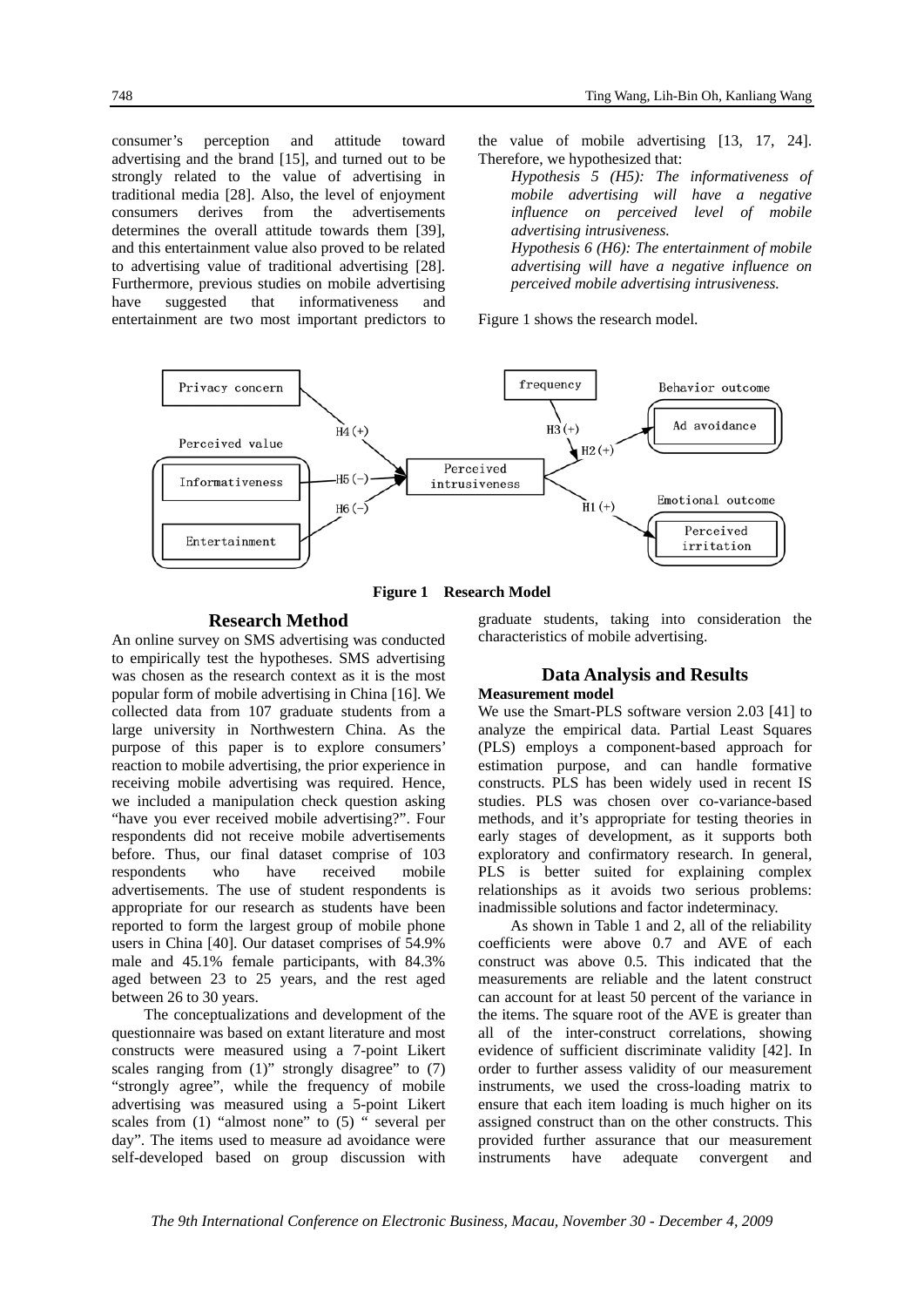discriminate validity. Construct validity assesses the extent to which a construct measures the variable of interest. Results of the item loadings are given in Table 1. All loadings are greater than 0.5, as recommended by Hair et al. [43] (convergent validity). There are no high cross-loadings of items in one construct with items in other constructs (discriminate validity). As shown in Table 2, this

criterion is met. Internal consistency (construct reliability) of the eight factors was examined using Cronbach a value. As shown, Cronbach a values ranged from 0.72 to 1, which is well past the threshold recommended by Rivard and Huff [44] and Nunnally [45]. Therefore, our instrument encompassed satisfactory content, convergent validity, and discriminate validity.

| Variable  | Item              | Loading | Cronbach q<br>(Composite<br><b>Reliability</b> ) | Variable | Item             | Loading | Cronbach q<br>(Composite<br><b>Reliability</b> ) |  |
|-----------|-------------------|---------|--------------------------------------------------|----------|------------------|---------|--------------------------------------------------|--|
| Ent       | ENT <sub>1</sub>  | 0.93    | 0.92<br>(0.95)                                   | Inf      | IFO1             | 0.78    | 0.72                                             |  |
|           | ENT <sub>2</sub>  | 0.92    |                                                  |          | IFO <sub>2</sub> | 0.92    | (0.83)                                           |  |
|           | ENT <sub>3</sub>  | 0.93    |                                                  |          | IFO <sub>3</sub> | 0.65    |                                                  |  |
| <b>PC</b> | PC <sub>1</sub>   | 0.58    | 0.81<br>(0.88)                                   | Fre      | <b>FRE</b>       | 1       |                                                  |  |
|           | PC <sub>2</sub>   | 0.86    |                                                  |          |                  |         | 1                                                |  |
|           | PC <sub>3</sub>   | 0.88    |                                                  |          |                  |         | (1)                                              |  |
|           | PC <sub>4</sub>   | 0.87    |                                                  |          |                  |         |                                                  |  |
| P Intr    | <b>INTRU1</b>     | 0.79    |                                                  | P Irr    | IRR1             | 0.92    |                                                  |  |
|           | <b>INTRU2</b>     | 0.86    | 0.89<br>(0.90)                                   |          | IRR <sub>2</sub> | 0.67    | 0.80                                             |  |
|           | <b>INTRU</b><br>3 | 0.78    |                                                  |          | IRR <sub>3</sub> | 0.91    | (0.88)                                           |  |
|           | <b>INTRU4</b>     | 0.70    |                                                  | AB       | <b>AVOID</b>     | 1       | 1<br>(1)                                         |  |
|           | <b>INTRU5</b>     | 0.86    |                                                  |          |                  |         |                                                  |  |
|           | <b>INTRU6</b>     | 0.83    |                                                  |          |                  |         |                                                  |  |

| Table 1 | <b>Factor loadings and Reliability</b> |  |
|---------|----------------------------------------|--|
|         |                                        |  |

AB=avoidance behavior, Ent=entertainment, Fre=frequency, Inf=informativeness,

P Intr=perceived intrusiveness, P Irr=perceived irritation, PC= privacy concern

|                                            |           | $22.0$ and $1.00$ and $1.00$ and $1.00$ and $1.00$ and $1.00$ and $1.00$ and $1.00$ and $1.00$ and $1.00$ and $1.00$ and $1.00$ and $1.00$ and $1.00$ and $1.00$ and $1.00$ and $1.00$ and $1.00$ and $1.00$ and $1.00$ and |         |         |         |        |       |
|--------------------------------------------|-----------|-----------------------------------------------------------------------------------------------------------------------------------------------------------------------------------------------------------------------------|---------|---------|---------|--------|-------|
|                                            | <b>PC</b> | AB                                                                                                                                                                                                                          | Ent     | Fre     | Inf     | P Intr | P Irr |
| <b>PC</b>                                  | 0.81      |                                                                                                                                                                                                                             |         |         |         |        |       |
| Avoidance Behavior (AB)                    | 0.26      | 1                                                                                                                                                                                                                           |         |         |         |        |       |
| Entertainment (Ent)                        | $-0.37$   | $-0.42$                                                                                                                                                                                                                     | 0.93    |         |         |        |       |
| Frequency (Fre)                            | $-0.06$   | 0.15                                                                                                                                                                                                                        | $-0.08$ | 1       |         |        |       |
| Informativeness (Inf)                      | $-0.36$   | $-0.34$                                                                                                                                                                                                                     | 0.5     | $-0.04$ | 0.79    |        |       |
| Perceived Intrusiveness (P Intr)           | 0.48      | 0.45                                                                                                                                                                                                                        | $-0.46$ | 0.07    | $-0.48$ | 0.81   |       |
| Perceived Irritation (P Irr)               | 0.37      | 0.28                                                                                                                                                                                                                        | $-0.38$ | 0.09    | $-0.49$ | 0.82   | 0.84  |
| <b>Average Variance Extracted</b><br>(AVE) | 0.65      | 1                                                                                                                                                                                                                           | 0.86    | 1       | 0.62    | 0.70   | 0.71  |

#### **Table 2 Discriminant Validity of Constructs**

#### **Hypothesis testing**

Figure 2 shows the results of the analysis. As recommended by Chin [46], bootstrapping was performed to test the statistical significance of each path coefficient. As shown in Table 3 all of the structural model paths' t-values were significant at p<0.05 except H6.

Results suggest that users' perceived intrusiveness has an impact on both of the users' behavioral consequences of ad avoidance and perceived irritation. Next, informativeness of mobile ads has been found to reduce perceived intrusiveness while privacy concerns are positively related to perceived intrusiveness. The entertainment value of mobile ads did not significant reduce perceived intrusiveness. Our findings in a mobile advertising context are consistent with those by Edwards [9] examining pop-up ads. Approximately 68% of the variance of perceived irritation towards mobile SMS advertising and almost 31% of the variance for avoidance behavior towards mobile SMS advertising, and 37% of variance in perceived intrusiveness can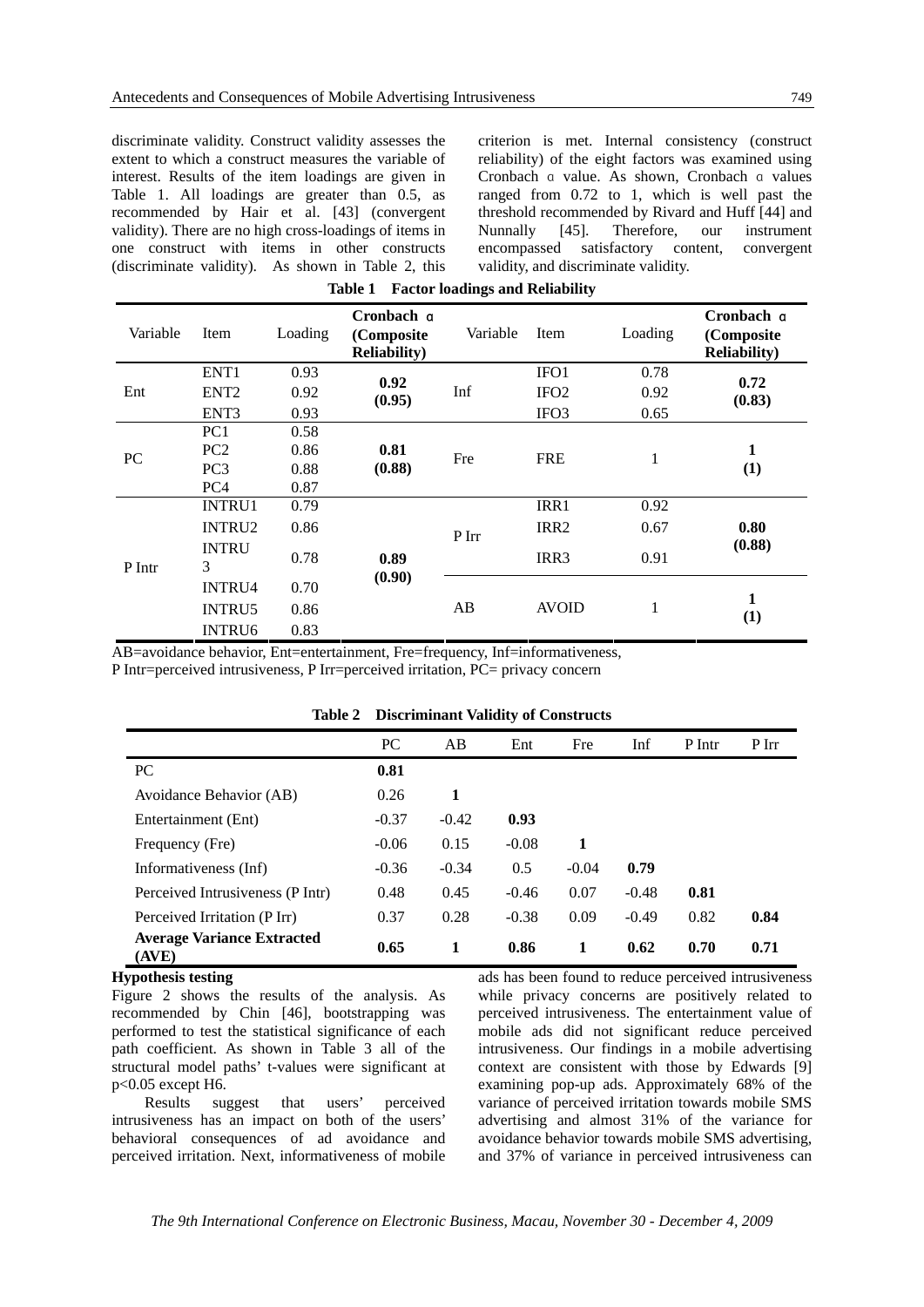

be explained by the variables in the model.

**Figure 2 PLS Results of Structural Model** 

| <b>Hypothesis</b> | <b>Casual Path</b>                                             | <b>Path Coefficient</b> | <b>T-Values</b> | Supported <sup>a</sup> |
|-------------------|----------------------------------------------------------------|-------------------------|-----------------|------------------------|
| H1                | Perceived Intrusiveness -> Perceived<br>Irritation             | 0.83                    | $24.77***$      | <b>Yes</b>             |
| H2                | Perceived Intrusiveness ->Avoidance<br><b>Behavior</b>         | 0.44                    | $5.49***$       | <b>Yes</b>             |
| H <sub>3</sub>    | Perceived Intrusiveness * Freq -><br><b>Avoidance Behavior</b> | 0.33                    | $3.81***$       | <b>Yes</b>             |
| H <sub>4</sub>    | $PC \rightarrow$ Perceived Intrusiveness                       | 0.39                    | $3.12***$       | <b>Yes</b>             |
| H <sub>5</sub>    | Informativeness -> Perceived<br><b>Intrusiveness</b>           | $-0.26$                 | $2.07*$         | <b>Yes</b>             |
| H <sub>6</sub>    | Entertainment -> Perceived<br>Intrusiveness                    | $-0.21$                 | $1.7^{ns}$      | N <sub>0</sub>         |

**Table 3: Results of Hypotheses Testing** 

 $p > 0.05$  $p<0.05$  \*\*  $p<0.01$  \*\*\*  $p<0.001$  a Hypotheses were tested at 5% level of significance.

#### **Discussion**

Overall, results provide insights to understand the impacts of both the consumers' concern of their control over private information and the perceived value of push mobile advertising on perceived ad intrusiveness, as well as the impacts of perceived mobile ad intrusiveness on ad irritation and ad avoidance behavior. In line with prior research reporting consequences of perceived ad intrusiveness in other advertising medium, perceived ad intrusiveness is also the cause of ad irritation and ad avoidance in mobile advertising context. In addition, our findings reveal that the frequency of consumers' exposure to advertising would significantly and positively reinforce the influence of perceived ad intrusiveness on ad avoidance behavior. Consumer's attention span is limited. Hence, an overwhelming amount of push advertisements would be perceived as spam and therefore result in consumers wanting to avoid the mobile ads.

Interestingly, we found that perceived entertainment value of mobile advertising would not significantly relieve the negative perception of mobile advertisement, but informativeness value could. This finding is different from prior studies and we attribute this probably to the characteristic of mobile devices because its primary function is for communication but not for recreation. Therefore, the perceived informative value of mobile advertising has a greater impact than entertainment in reducing perceived intrusiveness. Nevertheless, we need to acknowledge the possibility that since our research context is based on SMS advertising, the text-only medium might limit the entertainment value compared to perhaps multimedia messaging system (MMS) advertising.

Another significant finding is that consumers' privacy concern significantly influences their perception of mobile ad intrusiveness. Though permission has been emphasized to be a hygiene factors for push mobile advertising, this just take into account one dimension of consumer privacy, the more important part of consumer privacy is the control over the private information, as the unwanted advertisements are the direct consequences of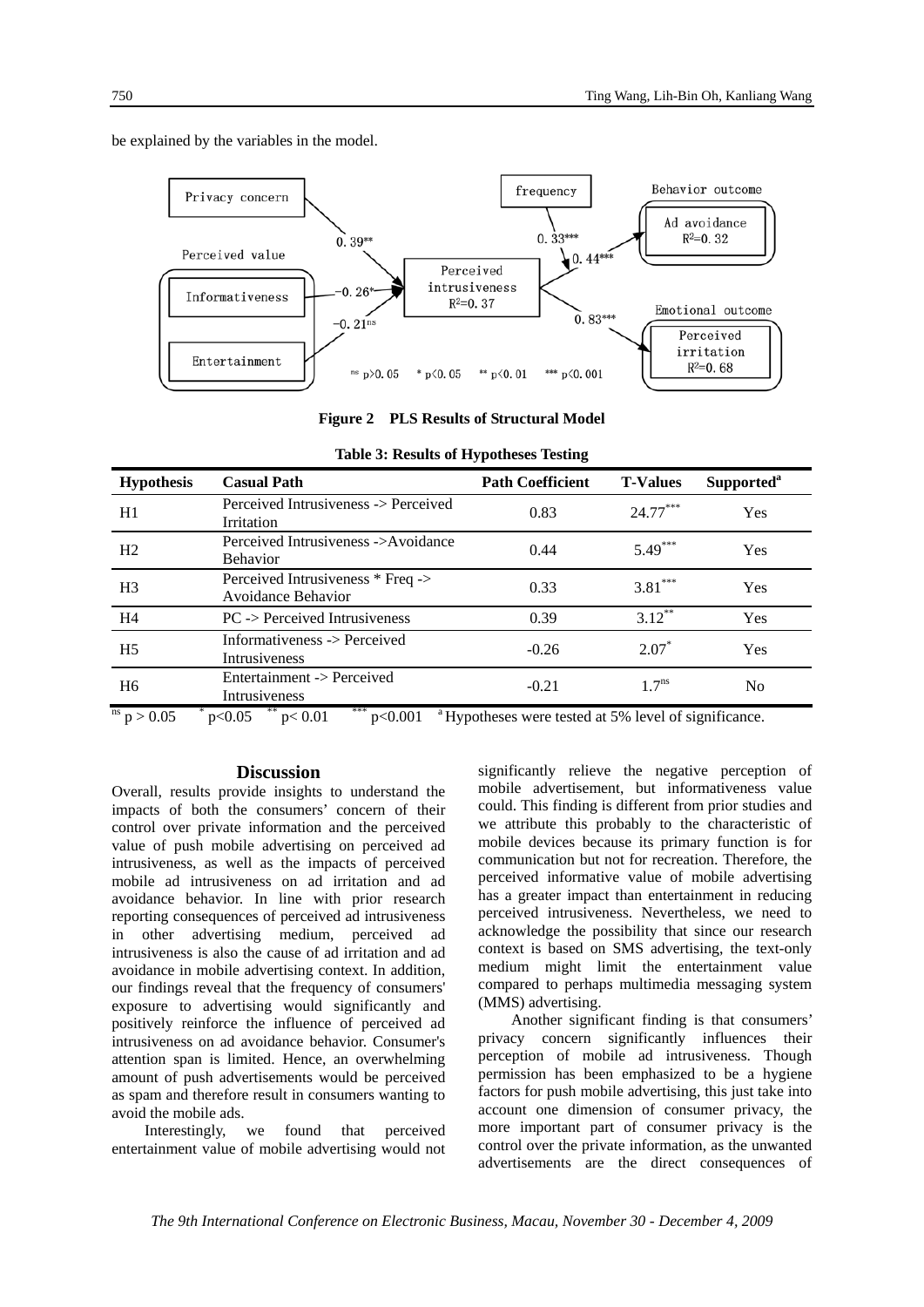personal information disclosure. In addition, owning to the mobile technology, once consumers' personal information (cell phone number) has been disclosed, they would become identifiable and traceable. As a result, they could be reached by commercial parties anytime, anywhere.

Several limitations of the study should be acknowledged. First, our sample size is limited, and can only be regarded as an exploratory research according to Babbie's [47] classification of survey research. Further research would require a larger and more diverse sample. Second, we used a sample that comprised of graduate students aging from 23 to 25 years. Although this corresponds to the target customer group of mobile commerce, the education level is an important factor that contributes to consumers' perceptions. Therefore, our findings would be more generalizable if we are able to obtain a sample with broader demographic characteristics. Finally, we take into account the time effect that perceived intrusiveness could be accumulated. Further longitudinal research could be done to incorporate the time effect.

Nevertheless, our exploratory efforts in examining the antecedents and consequences of mobile advertising intrusiveness can offer several theoretical and managerial implications. From a theoretical perspective, our model builds on the psychological reaction theory and integrates research from advertising and information systems domain, and contextualizing them to mobile advertising context. Our model has comprehensively investigated both the drivers and outcomes in the mobile advertising context. In doing so, we have contributed knowledge to enrich the understanding of advertising intrusiveness in the mobile commerce domain. In terms of managerial implications, our findings offer practical insights for managing the mobile advertising negative reactions among users of mobile services. When the nature of the service is ubiquitous, and that personal information is required to offer the service, perceived intrusiveness may not be eradicated. Considering that perceived intrusiveness is central in determining the level of irritation and avoidance behavior experienced by users, taking appropriate measures to reduce this intrusiveness would be worthwhile. This suggests that marketers could push more relevant or even personalized commercial information to consumers as the perceived informativeness would be lessen the perceived intrusiveness of mobile advertising. Furthermore, since frequency would significantly reinforce the effect of perceived intrusiveness on ad avoidance behavior, governmental regulations could be put in place to control mobile advertising campaigns. Corresponding legal provisions to protect consumers' privacy would also be useful to support the growth of mobile advertising.

This exploratory study has examined Chinese consumers' perceptions of the determinants and outcomes of mobile advertising intrusiveness. Results highlight the importance of consumer privacy, information value, and frequency of campaign schedule as critical success factors of mobile advertising. With the ongoing technical developments in mobile communication technologies, further research into the topic of mobile advertising intrusiveness would certainly be a promising pursuit to gain deeper sights for more effective mobile advertising.

**Acknowledgement.** This research was supported by the National Natural Science Foundation of China with Grant 70890080 and 70890081.

#### **References**

- [1] S. Barnes, "The Mobile Commerce Value Chain: Analysis and Future Developments," *International Journal of Information Managenent,* vol. 22, pp. 91-108, 2002.
- [2] E. B. Cleff, "Privacy Issues in Mobile Advertising," in *BILETA 2007 Annual Conference* Hertfordshire, 2007, pp. 1-10.
- [3] J. Tähtinen, "Mobile Advertising or Mobile Marketing. A Need for a New Concept," in *FeBR 2005 -Frontiers of e-Business Research 2005, Conference Proceedings of eBRF 2005*, pp. 152-164.
- [4] L. Burke, "Mobile advertising: Which way does the wind blow? Market opportunities and challenges for mobile operators," *Journal of Telecommunications Management,* vol. 1, pp. 381 - 384, November 2008.
- [5] R. Unni and R. Harmon, "Perceived Effectiveness of Push vs. Pull Mobile Location-Based Advertising," *Journal of Interactive Advertising,* vol. 7, pp. 1-24, Spring 2007.
- [6] P. Haghirian, M. Madlberger, and A. Tanuskova, "Increasing Advertising Value of Mobile Marketing - An Empirical Study of Antecedents," in *Proceedings of the 38th Hawaii International Conference on System Sciences (HICSS 2005)* Hawaii, USA, 2005.
- [7] D. A. Aaker and D. E. Bruzzone, "Causes of Irritation in Advertising," *Journal of Marketing,*  vol. 49, pp. 47-57, Spring 1985.
- [8] P. S. Speck and M. T. Elliott, "Predictors of Advertising Avoidance in Print and Broadcast Media," *Journal of Advertising,* vol. 26, pp. 61-76, 1997.
- [9] S. M. Edwards, H. Li, and J.-H. Lee, "Forced Exposure and Psychological Reactance: Antecedents and Consequences of the Perceived Intrusiveness of Pop-Up Ads," *Journal of Advertising,* vol. 31, pp. 83-95, 2002.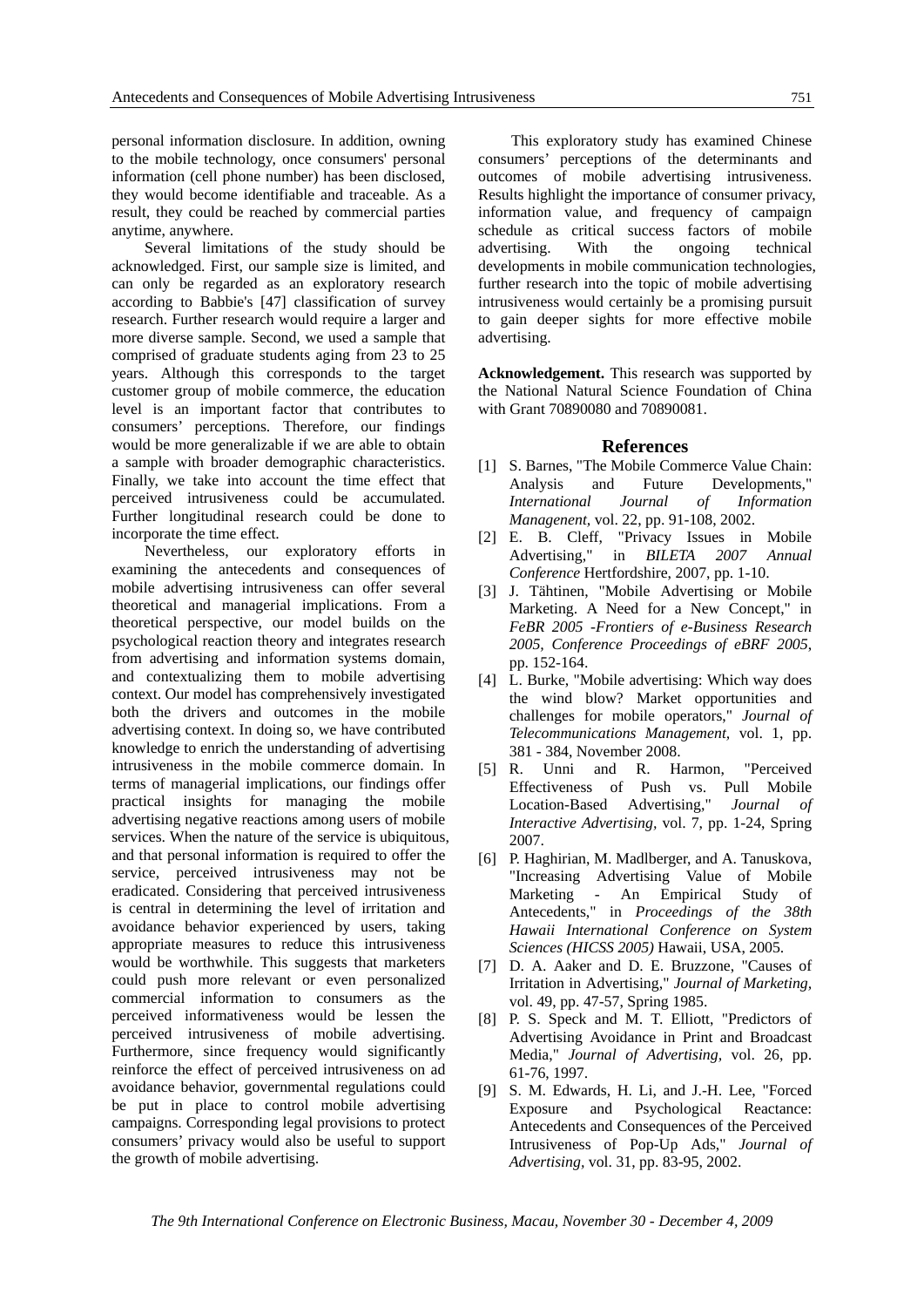- [10] K. Wehmeyer, "Mobile ad intrusiveness –the effects of of message type and situation," in *proceedings of the 20th Bled eConference "eMergence: Merging and Emerging Technologies, Processes, and Institutions"* Bled, Slovenia, 2007.
- [11] C. Gauzente, "Attitude toward M-Advertising, Perceived Intrusiveness, Perceived Ad-Clutter and Behavioral Consequences: A Preliminary Study," in *Proceedings of the 19th International Conference on Database and Expert Systems Application (DEXA '08)* Turin, Italy, 2008, pp. 461-465.
- [12] A. Carroll, S. J. Barnes, E. Scornavacca, and K. Fletcher, "Consumer perceptions and attitudes towards SMS advertising: recent evidence from New Zealand," *International Journal of Advertising,* vol. 26, pp. 79-98, 2007.
- [13] P. Haghirian and M. Madlberger, "Consumer Attitude toward Advertising via Mobile Devices - An Empirical Investigation among Austrian Users," in *Proceedings of the 13th European Conference on Information Systems (ECIS 2005)* Regensburg, Germany, 2005.
- [14] P. Haghirian, M. Madlberger, and A. Inoue, "Mobile Advertising in Different Stages of Development: A Crosss-Country Comparision of Consumer Attitudes," in *Proceedings of the 41st Hawaii International Conference on System Sciences (HICSS 2008)* Hawaii, USA, 2008.
- [15] M. M. Tsang, S.-C. Ho, and T.-P. Liang, "Consumer Attitudes Toward Mobile Advertising: An Empirical Study," *International Journal of Electronic Commerce,* vol. 8, pp. 65-78, Spring 2004.
- [16] D. J. Xu, "The Influence of Personalization in Affecting Consumer Attitudes Toward Mobile Advertising in China," *Journal of Computer Information Systems,* vol. 47, pp. 9-19, 2006.
- [17] H. Bauer, S. Barnes, T. Reichardt, and N. M.. "Driving Consumer Acceptance of Mobile Marketing: A Theoretical Framework and Empirical Study," *Journal of Electronic Commerce Research,* vol. 6, pp. 181-192, 2005.
- [18] D. He and Y. Lu, "Consumers Perceptions and Acceptances Towards Mobile Advertising: An Empirical Study in China," in *International Conference on Wireless Communications, Networking and Mobile Computing, 2007. WiCom 2007* , pp. 3775-3778.
- [19] C. Jayawardhena, A. Kuckertz, H. Karjaluoto, and T. Kautonen, "Antecedents to permission based mobile marketing: an initial examination," *European Journal of Marketing,*  vol. 43, pp. 473-499, 2009.
- [20] M. Leppäniemi and H. Karjaluoto, "Factors influencing consumers' willingness to accept mobile advertising: a conceptual model,"

*International Journal of Mobile Communications,* vol. 3, pp. 197-213, 2005.

- [21] M. Merisavo, S. Kajalo, H. Karjaluoto, V. Virtanen, S. Salmenkivi, M. Raulas, and M. Leppäniemi, "An Empirical Study of the Drivers of Consumer Acceptance of Mobile Advertising," *Journal of Interactive Advertising,*  vol. 7, pp. 1-18, Spring 2007.
- [22] A. Scharl, A. Dickinge, and J. Murphy, "Diffusion and success factors of mobile marketing," *Electronic Commerce Research and Applications* vol. 4, pp. 159-173, Summer 2005.
- [23] D. Drossos, G. M. Giaglis, G. Lekakos, F. Kokkinaki, and M. G. Stavraki, "Determinants of Effective SMS Advertising: An Experimental Study," *Journal of Interactive Advertising,* vol. 7, pp. 1-23, 2007.
- [24] H. Xu, L.-B. Oh, and H.-H. Teo, "Perceived effectiveness of text vs. multimedia Location-Based Advertising messaging," *International Journal of Mobile Communications,* vol. 7, pp. 154-177, 2009.
- [25] M. Morimoto and S. Chang, "Consumers' Attitudes toward Unsolicited Commercial E-mail and Postal Direct Mail Marketing Methods: Intrusiveness, Perceived Loss of Control, and Irritation," *Journal of Interactive Advertising,* vol. 7, pp. 8-20, Fall 2006.
- [26] H. Li, S. M. Edwards, and J.-H. Lee, "Measuring the Intrusiveness of Advertisments: Scales Development and Validation," *Journal of Advertising,* vol. 31, pp. 37-47, 2002.
- [27] I. H. Hann, K. L. Hui, T.S.Y. Lee, and I. P. L. Png, "Consumer Privacy and Marketing Avoidance: A Static Model," *Management Science,* vol. 54, pp. 1094-1103, 2008.
- [28] R. H. Duoffe, "How Consumers Assess the Value of Advertising," *Journal of Current Issues and Research in Advertising,* vol. 17, pp. 1-18, 1995.
- [29] P. Barwise and C. Strong, "Permission-based mobile advertising," *Journal of Interactive Marketing,* vol. 16, pp. 14-24, 2002.
- [30] L. Ha, "Advertising Clutter in Consumer Magezines: Dimensions and Effects," *Journal of Advertising Research,* vol. 36, pp. 76-83, Jul/Aug 1996.
- [31] G. J. Tellis, "Effective Frequency: One Exposure or Three Factors?," *Journal of Advertising Research,* vol. 37, pp. 75-80, 1997.
- [32] M. J. Culnan, "Protecting Privacy Online: Is Self-Regulation Working?," *Journal of Public Policy & Marketing,* vol. 19, pp. 20-26, 2002.
- [33] A. Westin, "Opinion Surveys: What Consumers Have To Say About Information Privacy, Prepared Witness Testimony, ," in *The House Committee on Energy and Commerce* W.J. "Billy", Tauzin, Chairman, 2001.